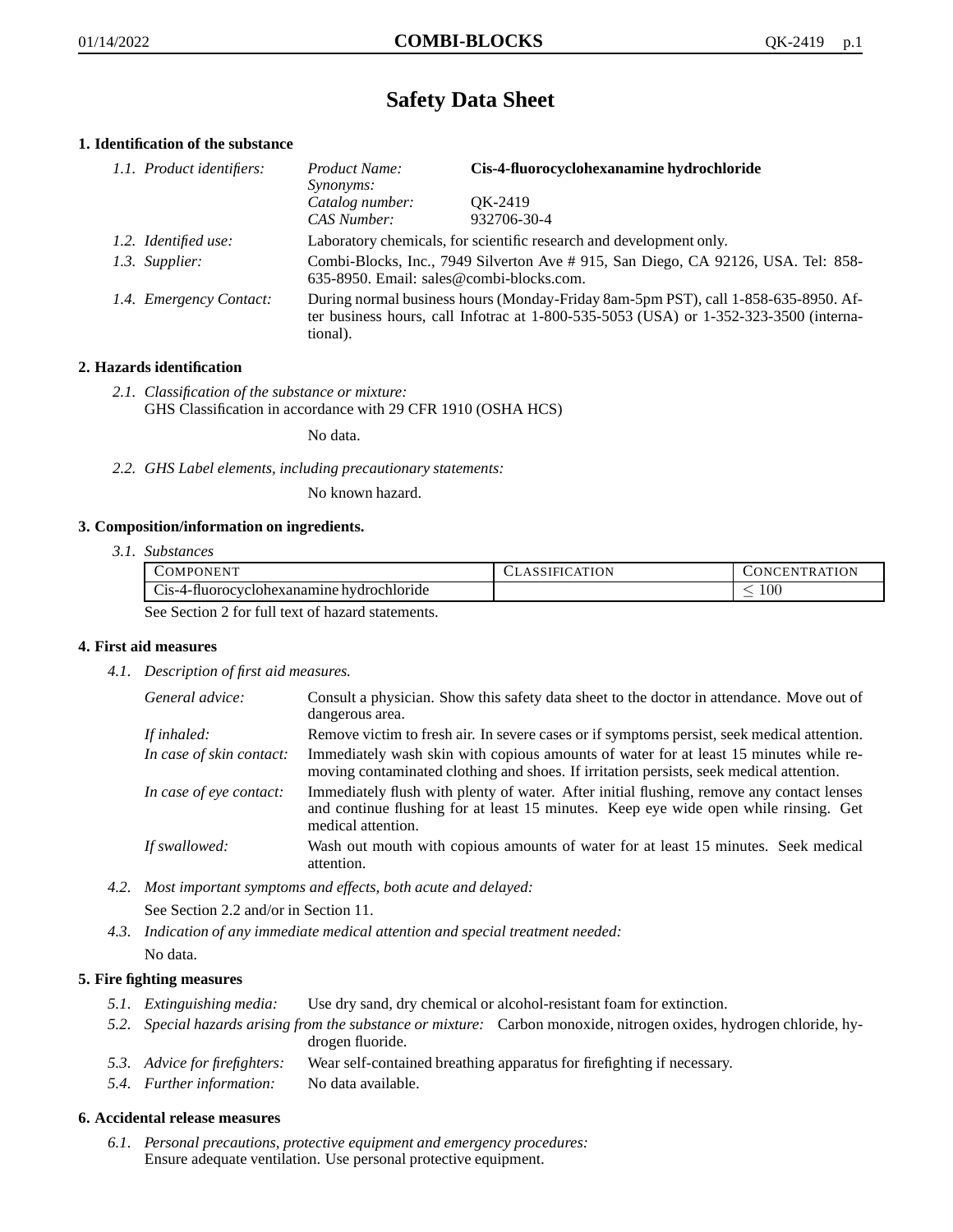- *6.2. Environmental precautions:* Should not be released into the environment. See Section 12 for additional ecological information.
- *6.3. Methods and materials for containment and cleaning up:* Sweep up or vacuum up spillage and collect in suitable container for disposal.
- *6.4. Reference to other sections:* Refer to protective measures listed in Sections 8 and 13.

## **7. Handling and storage**

- *7.1. Precautions for safe handling:* Avoid contact with skin and eyes. Avoid inhalation of vapour or mist. Keep away from sources of ignition - No smoking. Take measures to prevent the build up of electrostatic charge. For precautions see section 2.2.
- *7.2. Conditions for safe storage, including any incompatibilities:* Keep container tightly closed in a dry and well-ventilated place. Containers which are opened must be carefully resealed and kept upright to prevent leakage.
- *7.3. Specific end use(s):* Laboratory chemicals, for scientific research and development only.

## **8. Exposure Controls / Personal protection**

- *8.1. Control parameters:*
- *Components with workplace control parameters:* Contains no substances with occupational exposure limit values. *8.2. Exposure controls:*

*Appropriate engineering controls:* Ensure that eyewash stations and safety showers are close to the workstation location. Ensure adequate ventilation, especially in confined areas.

*Personal protective equipment:*

| Eye/face protection:    | Wear appropriate protective eyeglasses or chemical safety goggles as described by OSHA's<br>eye and face protection regulations in 29 CFR 1910.133 or European Standard EN166.                                                                                                                                         |
|-------------------------|------------------------------------------------------------------------------------------------------------------------------------------------------------------------------------------------------------------------------------------------------------------------------------------------------------------------|
| Skin protection:        | Handle with gloves. Gloves must be inspected prior to use. Use proper glove removal<br>technique (without touching glove's outer surface) to avoid skin contact with this product.<br>Dispose of contaminated gloves after use in accordance with applicable laws and good<br>laboratory practices. Wash and dry hands |
| <b>Body Protection:</b> | Complete suit protecting against chemicals, Flame retardant antistatic protective clothing.,<br>The type of protective equipment must be selected according to the concentration and<br>amount of the dangerous substance at the specific workplace.                                                                   |
| Respiratory protection: |                                                                                                                                                                                                                                                                                                                        |

Control of environmental exposure: Prevent further leakage or spillage if safe to do so. Do not let product enter drains.

#### **9. Physical and chemical properties**

*9.1. Information on basic physical and chemical properties*

| (a)                          | Appearance:                                   | No data  |
|------------------------------|-----------------------------------------------|----------|
| (b)                          | Odour:                                        | No data  |
| (c)                          | Odour Threshold:                              | No data  |
| (d)                          | pH:                                           | No data  |
| (e)                          | Melting point/freezing point:                 | No date. |
| (f)                          | Initial boiling point and boiling range:      | No data  |
| (g)                          | Flash point:                                  | No data  |
| (h)                          | Evaporatoin rate:                             | No data  |
| (i)                          | Flammability (solid, gas):                    | No data  |
| (j)                          | Upper/lower flammability or explosive limits: | No data  |
| $\left( k\right)$            | Vapour pressure:                              | No data  |
| $\left( \frac{1}{2} \right)$ | Vapour density:                               | No data  |
| (m)                          | Relative density:                             | No data  |
| (n)                          | Water solubility:                             | No data  |
| $\circ$                      | Partition coefficient: n-octanol/water:       | No data  |
| (p)                          | Auto-ignition:                                | No data  |
| (q)                          | Decomposition temperature:                    | No data  |
| (r)                          | Viscosity:                                    | No data  |
| (s)                          | Explosive properties:                         | No data  |
| (t)                          | Oxidizing properties:                         | No data  |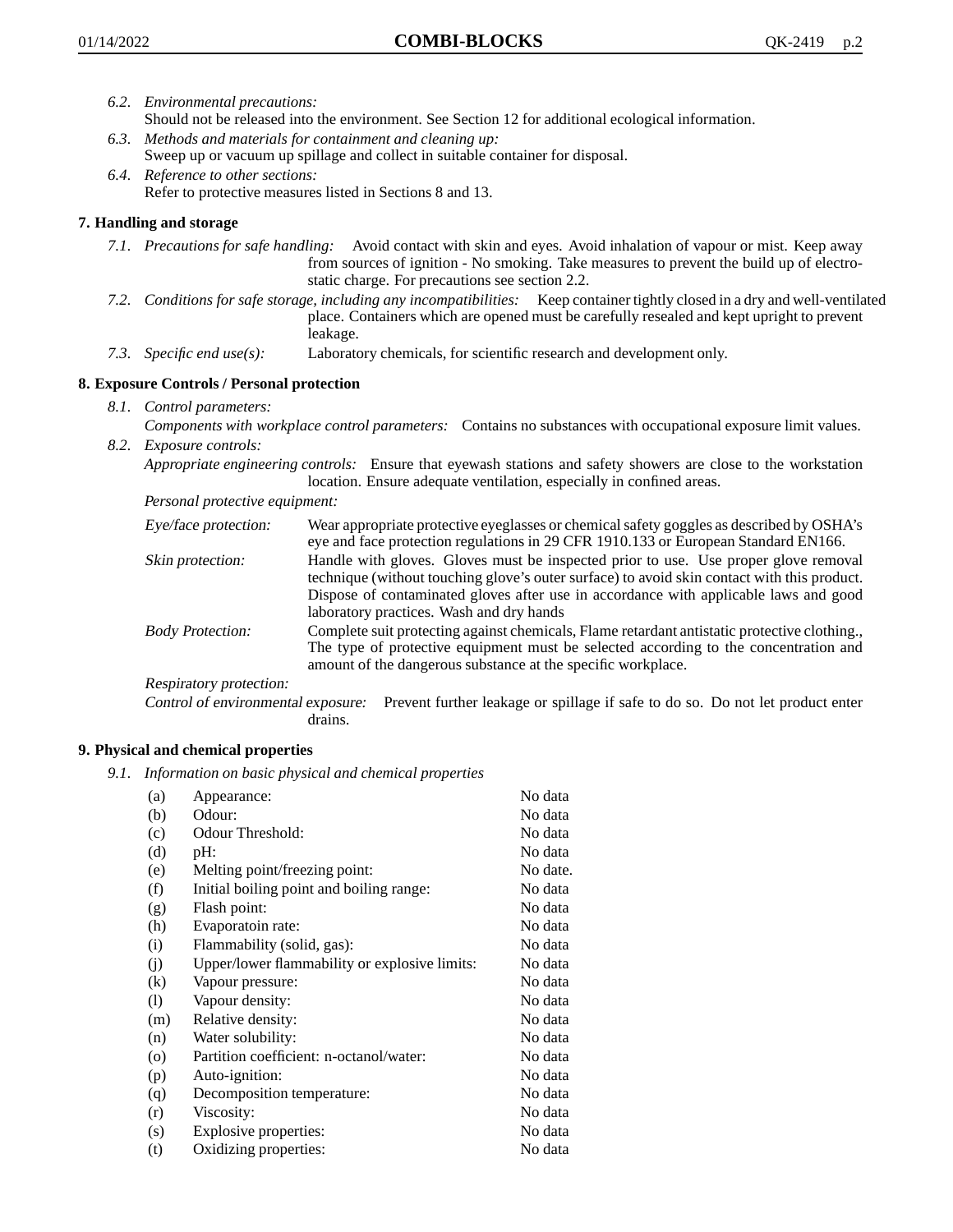*9.2. Other safety information:*

| Formula          | $C_6H_{12}FN$ .ClH |
|------------------|--------------------|
| Molecular weight | 153.6              |
| CAS Number       | 932706-30-4        |

#### **10. Stability and reactivity**

- *10.1. Reactivity* No data
- *10.2. Chemical stability* Stable under recommended storage conditions.
- *10.3. Possibility of hazardous reactions* No data
- *10.4. Conditions to avoid*
- *10.5. Incompatible material* No data.
- *10.6. Hazardous decomposition products:*

Hazardous decomposition products formed under fire conditions: Carbon monoxide, nitrogen oxides, hydrogen chloride, hydrogen fluoride.

| Other decomposition products: | No data        |
|-------------------------------|----------------|
| In the event of fire:         | See Section 5. |

#### **11. Toxicological information**

*11.1 Information on toxicological effects*

| Acute toxicity:                                            |                                                                                                                                                 |
|------------------------------------------------------------|-------------------------------------------------------------------------------------------------------------------------------------------------|
| Skin irritation/corrosion:                                 | No data available.                                                                                                                              |
| Eye damage/irritation:                                     | No data available.                                                                                                                              |
| Respiratory or skin sensitization:                         | No data available.                                                                                                                              |
| Germ cell mutagenicity:                                    | No data available.                                                                                                                              |
| Carcinogenicity:                                           | No data available.                                                                                                                              |
| Reproductive toxicity:                                     | No data available.                                                                                                                              |
| Specific target organ system toxicity - single exposure:   | No data available.                                                                                                                              |
| Specific target organ system toxicity - repeated exposure: | No data available.                                                                                                                              |
| Aspiration hazard:                                         | No data available.                                                                                                                              |
| Additional information:                                    | To the best of our knowledge, the chemical, physical and toxicological proper-<br>ties of this substance have not been thoroughly investigated. |

#### **12. Ecological information**

| 12.1. Toxicity                                              | No data available. |
|-------------------------------------------------------------|--------------------|
| 12.2. Persistence and degradability                         | No data available. |
| 12.3. Bioaccumulative potential                             | No data available  |
| 12.4. Mobility in soil                                      | No data available  |
| 12.5. Results of PBT and vPvB assessment No data available. |                    |
| 12.6. Other adverse effects                                 | No data available. |

#### **13. Disposal Considerations**

*13.1. Waste treatment methods*

Product Arrange disposal as special waste, by licensed disposal company, in consultation with local waste disposal authority, in accordance with national and regional regulations. Contaminated packaging Dispose of as unused product.

#### **14. Transportation information**

*DOT (US), IMDG and IATA:*

No known hazard for air and ground transportation.

#### **15. Regulatory information**

No chemicals in this material are subject to the reporting requirements of SARA Title III, Section 302, or have known CAS numbers that exceed the threshold reporting levels established by SARA Title III, Section 313.